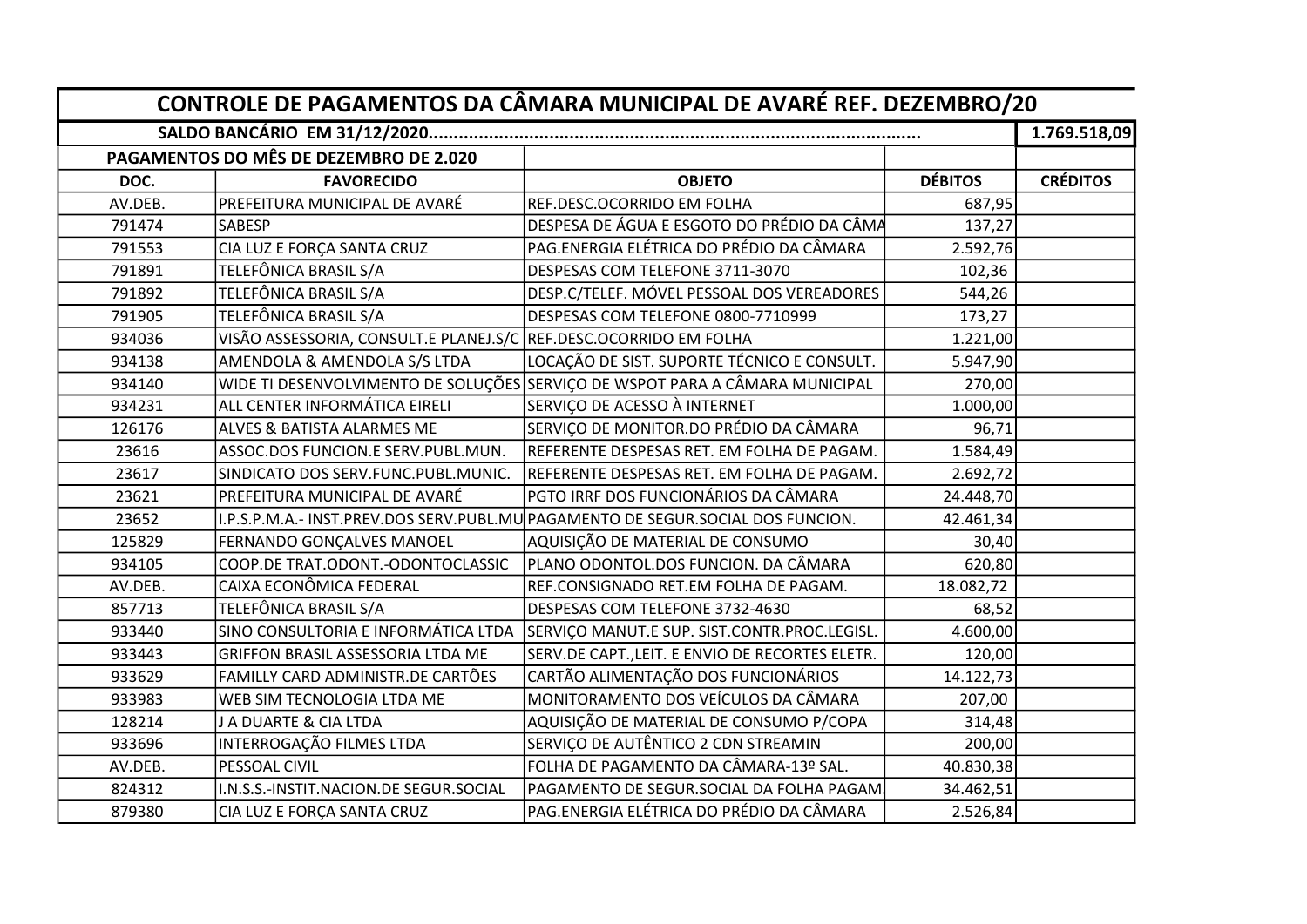| 982184  | <b>MALUF &amp; TINÓS LTDA</b>          | SERVIÇO DE IMPRESSÃO E REPROGRAFIA                                               | 736,44     |  |
|---------|----------------------------------------|----------------------------------------------------------------------------------|------------|--|
| 983534  | MENDES & SILVESTRE LTDA ME             | SUPORTE TÉCNICO EM CENTRAL PRIVADA PABX                                          | 214,08     |  |
| 159413  | PEDRO BRANDI GUAZZELLI                 | SERVIÇO DE ENCADERNAÇÃO                                                          | 101,42     |  |
| 159414  | <b>GUAZZELLI &amp; GUERRA LTDA</b>     | LOCAÇÃO DA MÁQUINA DE CAFÉ                                                       | 436,02     |  |
| 159554  | AUTO POSTO SÃO PEDRO DE AVARÉ LTDA     | DESP. C/ ABASTECIM. DOS VEÍCULOS DA CÂMARA                                       | 197,46     |  |
| 91021   |                                        | PRENAC TERCEIRIZAÇÕES MULTISERV.E CONSERVIÇO DE LIMPEZA E CONSERV.DO PRÉDIO      | 5.582,51   |  |
| 91021   | C P PIAGENTINO DA SILVA                | SERV.DE CONTROLE, OPERAÇÃO E FISCALIZAÇÃO                                        | 901,60     |  |
| 91021   | PREFEITURA MUNICIPAL DE AVARÉ          | DEVOL.REF.PROC.1001131-70.2020.8.26.0073                                         | 8.479,81   |  |
| 824343  | I.N.S.S.-INSTIT.NACION.DE SEGUR.SOCIAL | PAGAM.DE INSS RET.EM NF 793 - PRENAC                                             | 634,08     |  |
| 123514  | PREFEITURA MUNICIPAL DE AVARÉ          | PAGAM.DE ISSQN RETIDO EM NFs PG P/CÂMARA                                         | 904,17     |  |
| 117873  | VOTECH TECNOLOGIA EM VOTAÇÃO LTDA      | LOC.SIST.ELETR.DE CONTR. DE TEMPO MICROFONE                                      | 650,00     |  |
| 117872  | PEDRO BRANDI GUAZZELLI                 | SERVIÇO DE ENCADERNAÇÃO                                                          | 101,42     |  |
| 117874  | J A DUARTE & CIA LTDA                  | AQUISIÇÃO DE MATERIAL DE CONSUMO P/COPA                                          | 928,00     |  |
| 117875  | BERTOLACCINI & BERTOLACCINI LTDA       | DESPESAS C/POSTAGENS DE CORRESPONDÊNCIAS                                         | 125,20     |  |
| 692778  |                                        | CGMP-CENTRO DE GESTÃO E MEIOS DE PAGPAGAM.SEM PARAR DOS VEÍCULOS DA CÂMARA       | 84,30      |  |
| 692917  |                                        | CIEE-CENTRO DE INTEGR. EMPRESA ESCOLA REFERENTE TAXA CONVÊNIO BOLSA ESTAGIÁRIOS  | 153,28     |  |
| 117981  | LEANDRO CABRAL PASSARELI ME            | FORNECIMENTO DE ÁGUA MINERAL                                                     | 56,00      |  |
| 118077  | DÉBORA SANCHES DA COSTA AVARÉ          | REFORMA DA ESTRUTURA DE SOMBREAMENTO                                             | 5.389,45   |  |
| 17223   | PREFEITURA MUNICIPAL DE AVARÉ          | PGTO IRRF DOS FUNC.DA CÂMARA-13º SAL.                                            | 13.998,70  |  |
| 17222   |                                        | I.P.S.P.M.A.- INST.PREV.DOS SERV.PUBL.MU PAGAM.DE SEGUR.SOCIAL DOS FUNC.-13ºSAL. | 41.633,54  |  |
| 890460  | I.N.S.S.-INSTIT.NACION.DE SEGUR.SOCIAL | PAGAM.DE SEGUR.SOCIAL DOS FUNC.-13ºSAL.                                          | 8.528,58   |  |
| 171127  |                                        | UNIMED DE AVARÉ COOP DE TRAB MÉDICO PLANO DE SAÚDE DOS FUNCIONÁRIOS DA CÂMARA    | 18.042,23  |  |
| 171126  | BERTOLACCINI & BERTOLACCINI LTDA       | DESPESAS C/POSTAGENS DE CORRESPONDÊNCIAS                                         | 65,75      |  |
| 171128  | PEDRO BRANDI GUAZZELLI                 | SERVIÇO DE ENCADERNAÇÃO                                                          | 101,91     |  |
| 267017  | LUIZ ALEXANDRE SAUER PALOMBARINI       | AQUISIÇÃO DE ITENS DE HIGIENE E LIMPEZA                                          | 102,90     |  |
| 267018  | FAMILLY CARD ADMINISTR.DE CARTÕES      | CARTÃO ALIMENTAÇÃO DOS FUNCIONÁRIOS                                              | 14.122,73  |  |
| 11579   | MARCEL WENDELL MORAES GONCALVES        | AQUISIÇÃO DE MATERIAIS DE EXPEDIENTE                                             | 3.263,90   |  |
| 11580   | PREFEITURA MUNICIPAL DE AVARÉ          | DEVOLUÇÃO DE RENDIM.S/APLIC.-JAN A NOV/20                                        | 10.404,38  |  |
| 57395   | <b>MALUF &amp; TINÓS LTDA</b>          | SERVIÇO DE IMPRESSÃO E REPROGRAFIA                                               | 681,79     |  |
| 156640  | FERNANDO GONÇALVES MANOEL              | AQUISIÇÃO DE MATERIAL DE CONSUMO                                                 | 48,40      |  |
| 156641  | M.R.NEGRÃO PAPELARIA                   | AQUISIÇÃO DE MATERIAIS DE EXPEDIENTE                                             | 270,73     |  |
| AV.DEB. | PESSOAL CIVIL                          | FOLHA DE PAGAMENTO DA CÂMARA                                                     | 173.792,94 |  |
| AV.DEB. | PREFEITURA MUNICIPAL DE AVARÉ          | REF.DESC.OCORRIDO EM FOLHA                                                       | 687,95     |  |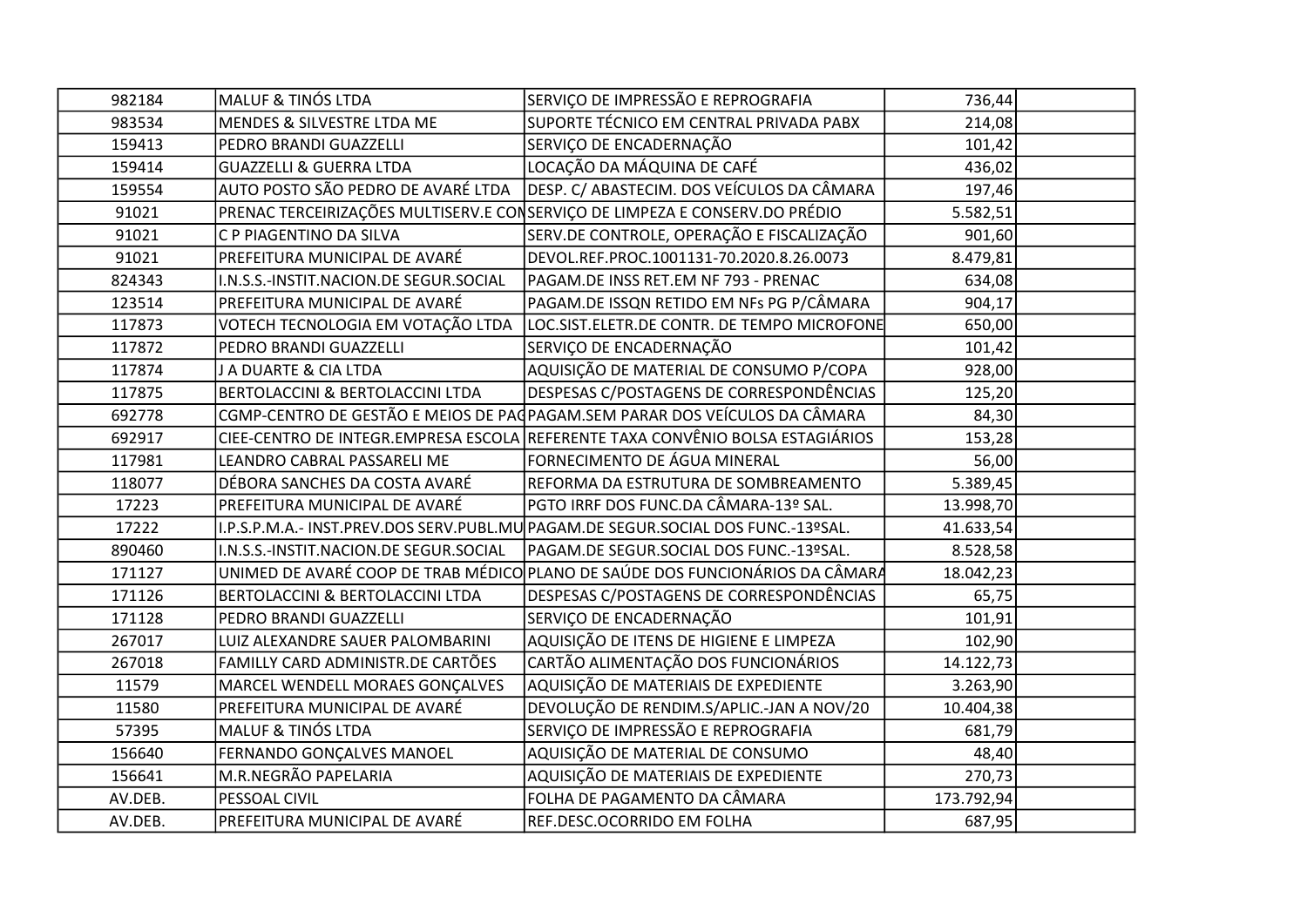| AV.DEB.    | PREFEITURA MUNICIPAL DE AVARÉ          | PGTO IRRF DOS FUNCIONÁRIOS DA CÂMARA                                            | 24.245,60 |            |
|------------|----------------------------------------|---------------------------------------------------------------------------------|-----------|------------|
| 16345      |                                        | I.P.S.P.M.A.- INST.PREV.DOS SERV.PUBL.MU PAGAMENTO DE SEGUR.SOCIAL DOS FUNCION. | 43.033,20 |            |
| 563683     | MANDIC S.A.                            | SERVIÇOS DE EMAIL DESTE LEGISLATIVO                                             | 286,68    |            |
| 129725     | J A DUARTE & CIA LTDA                  | AQUISIÇÃO DE MATERIAL DE CONSUMO P/COPA                                         | 100,96    |            |
| 995278     | TELEFÔNICA BRASIL S/A                  | DESP.C/TELEF. MÓVEL PESSOAL DOS VEREADORES                                      | 674,92    |            |
| 634831     | A.M.G.ALBUQUERQUE E ALBUQUERQUE        | AQUISIÇÃO DE LÂMPADAS TUBULARES P/CASA                                          | 279,00    |            |
| 16350      | ASSOC.DOS FUNCION.E SERV.PUBL.MUN.     | REFERENTE DESPESAS RET. EM FOLHA DE PAGAM.                                      | 1.587,17  |            |
| 16349      | SINDICATO DOS SERV.FUNC.PUBL.MUNIC.    | REFERENTE DESPESAS RET. EM FOLHA DE PAGAM.                                      | 2.588,28  |            |
| 633384     | VISÃO ASSESSORIA, CONSULT.E PLANEJ.S/C | REF.DESC.OCORRIDO EM FOLHA                                                      | 0,69      |            |
| 363684     | SABESP                                 | DESPESA DE ÁGUA E ESGOTO DO PRÉDIO DA CÂMA                                      | 156,31    |            |
| 172747     | FULL - BROADCAST & AUDIO EIRELI        | AQUISIÇÃO DE PLACA DE CAPTURA AUDIOVISUAL                                       | 1.290,00  |            |
| 860053     | I.N.S.S.-INSTIT.NACION.DE SEGUR.SOCIAL | PAGAMENTO DE SEGUR.SOCIAL DA FOLHA PAGAM                                        | 33.681,77 |            |
| 351004     | SINO CONSULTORIA E INFORMÁTICA LTDA    | SERVIÇO MANUT.E SUP. SIST.CONTR.PROC.LEGISL.                                    | 4.600,00  |            |
| 351314     | AMENDOLA & AMENDOLA S/S LTDA           | LOCAÇÃO DE SIST. SUPORTE TÉCNICO E CONSULT.                                     | 6.063,28  |            |
| 351902     | ALVES & BATISTA ALARMES ME             | SERVIÇO DE MONITOR.DO PRÉDIO DA CÂMARA                                          | 96,66     |            |
| 154018     | AUTO POSTO SÃO PEDRO DE AVARÉ LTDA     | DESP. C/ ABASTECIM. DOS VEÍCULOS DA CÂMARA                                      | 439,01    |            |
| 153941     | DR CONSTRUÇÕES E SERVIÇOS LTDA         | SERV.DE ATUALIZ.DE PLANILHA DE PROJ.ORIG.                                       | 950,00    |            |
| 821247     | TELEFÔNICA BRASIL S/A                  | DESPESAS COM TELEFONE 0800-7710999                                              | 173,45    |            |
| 565407     | TELEFÔNICA BRASIL S/A                  | DESPESAS COM TELEFONE 3711-3070                                                 | 101,62    |            |
| 505772     | WEB SIM TECNOLOGIA LTDA ME             | MONITORAMENTO DOS VEÍCULOS DA CÂMARA                                            | 207,00    |            |
| 504200     | FAMILLY CARD ADMINISTR.DE CARTÕES      | CARTÃO ALIMENTAÇÃO DOS FUNCIONÁRIOS                                             | 14.122,73 |            |
| 503598     |                                        | WIDE TI DESENVOLVIMENTO DE SOLUÇÕES SERVIÇO DE WSPOT PARA A CÂMARA MUNICIPAL    | 270,00    |            |
| 503572     | COOP.DE TRAT.ODONT.-ODONTOCLASSIC      | PLANO ODONTOL.DOS FUNCION. DA CÂMARA                                            | 620,80    |            |
| AV.DEB.    | CAIXA ECONÔMICA FEDERAL                | REF.CONSIGNADO RET.EM FOLHA DE PAGAM.                                           | 10.176,91 |            |
| 275731     | PREFEITURA MUNICIPAL DE AVARÉ          | PAGAM.DE ISSQN RETIDO EM NFs PG P/CÂMARA                                        | 1.052,46  |            |
| 5527       | PREFEITURA MUNICIPAL DE AVARÉ          | DEVOLUÇÃO DE RENDIMENTOS REF. DEZ/20                                            | 1.626,66  |            |
| 353140     | GRIFFON BRASIL ASSESSORIA LTDA ME      | SERV.DE CAPT., LEIT. E ENVIO DE RECORTES ELETR.                                 | 120,00    |            |
| 4884       | PREFEITURA MUNICIPAL DE AVARÉ          | DEVOLUÇÃO DE RENDIM.REF.DIF. DEZ/20                                             | 28,94     |            |
| CRED.      | DEVOLUÇÃO DE ADIANTAMENTO-EMP.264      |                                                                                 |           | 26,00      |
| AV.CRED.   | REPASSE DUODÉCIMO                      |                                                                                 |           | 500.000,00 |
| <b>TED</b> | PREFEITURA MUNICIPAL DE AVARÉ          | DEVOL. DUODÉCIMOS NÃO UTILIZADOS NO EXERCÍCIO                                   |           | 900.000,00 |
| <b>TED</b> | PREFEITURA MUNICIPAL DE AVARÉ          | DEVOL. DUODÉCIMOS NÃO UTILIZADOS NO EXERCÍCIO                                   |           | 600.000,00 |
| <b>TED</b> | PREFEITURA MUNICIPAL DE AVARÉ          | DEVOL. DUODÉCIMOS NÃO UTILIZADOS NO EXERCÍCIO                                   |           | 100.000,00 |